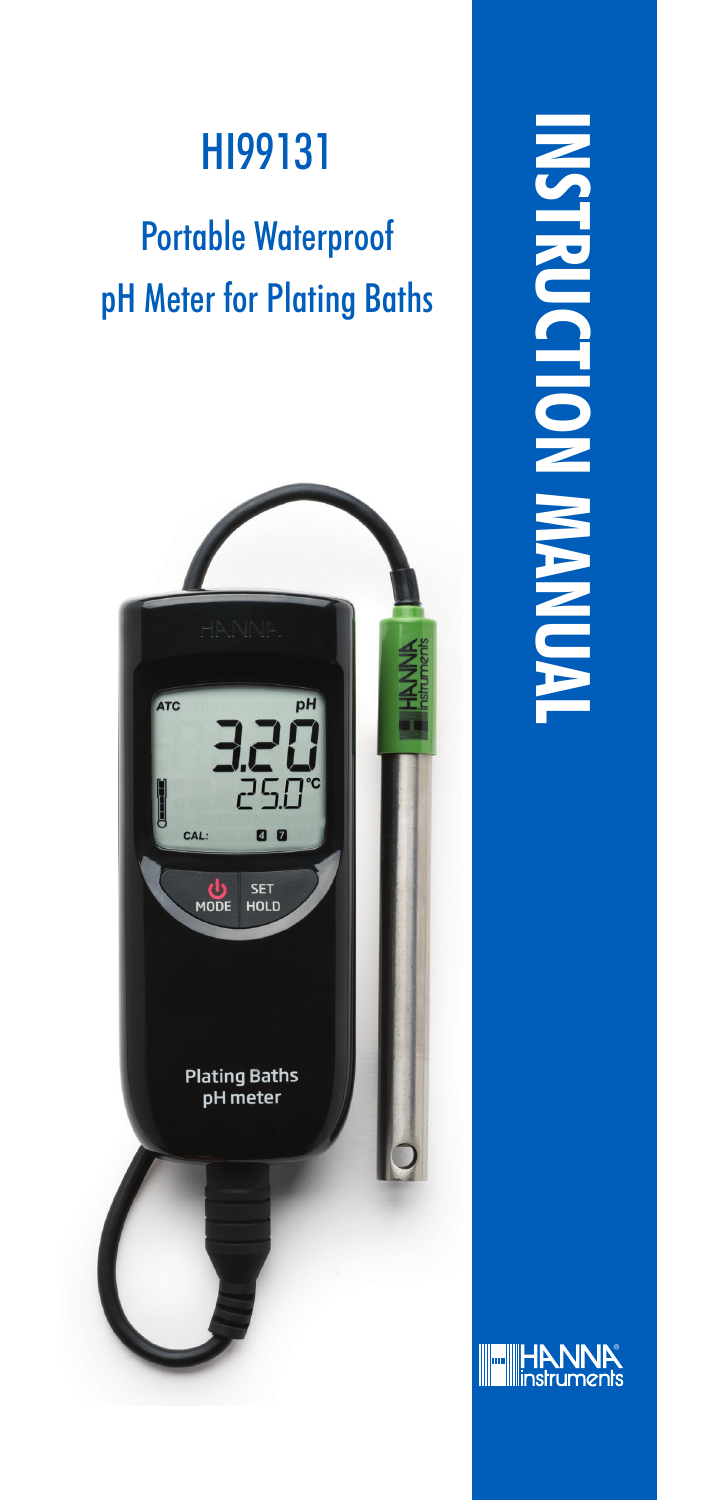| Dear                                                    | Thank you for choosing a Hanna Instruments product.  |
|---------------------------------------------------------|------------------------------------------------------|
| Customer,                                               | Please read this instruction manual carefully before |
|                                                         | using this meter.                                    |
|                                                         | This manual will provide you with the necessary      |
| information for correct use of this meter, as well as a |                                                      |
|                                                         | precise idea of its versatility.                     |
|                                                         | If you need additional technical information, do not |
|                                                         | hesitate to e-mail us at tech@hannainst.com or view  |
|                                                         | our worldwide contact list at www.hannainst.com.     |

*All rights are reserved. Reproduction in whole or in part is prohibited without the written consent of the copyright owner, Hanna Instruments Inc., Woonsocket, Rhode Island, 02895, USA.*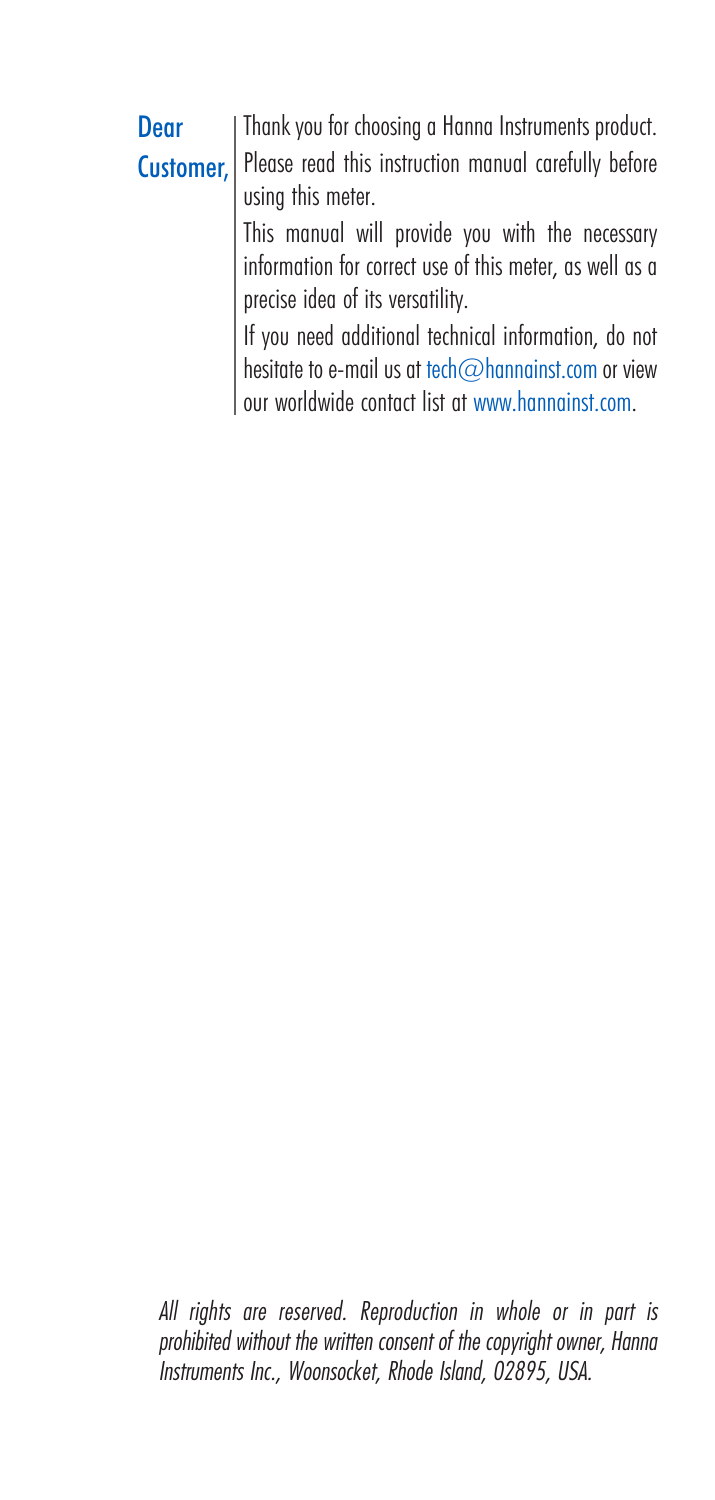# TABLE OF CONTENTS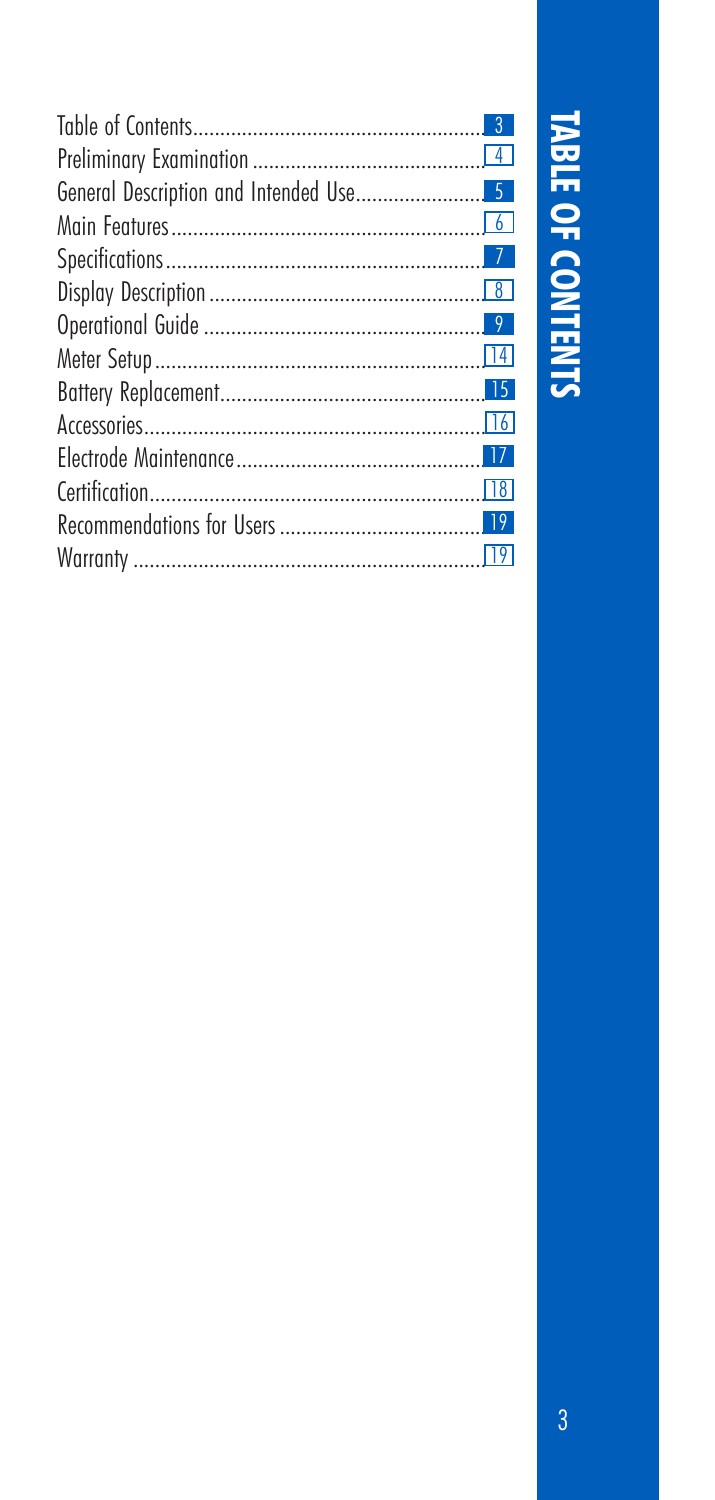it carefully to make sure that no damage has occurred during shipment. If noticeable damage is evident, contact your local Hanna Instruments Office.

Each meter is supplied complete with:

- HI629113 preamplified pH probe with built-in temperature sensor and titanium body, DIN connector with 1m (3.3') cable
- pH 4.01 & 7.01 Buffer sachet
- HI700601 Electrode cleaning solution (2 sachets)
- 100 mL beaker (1 pc.)
- Alkaline batteries: 1.5V AAA (3 pcs.)
- Rugged carrying case
- Calibration certificate of meter
- Calibration certificate of probe
- Instruction manual

**EXAMINATION THE CONSULTERATION CONSULTERATION** in the subset that no damage has occurred your local Hanna Instruments Office.<br> **Each meter is supplied complete with :**<br> **Each meter is supplied complete with suit-in** tempe *Note: Save all packing material until you are sure that the meter functions correctly. All defective items must be returned in the original packing together with the supplied accessories.*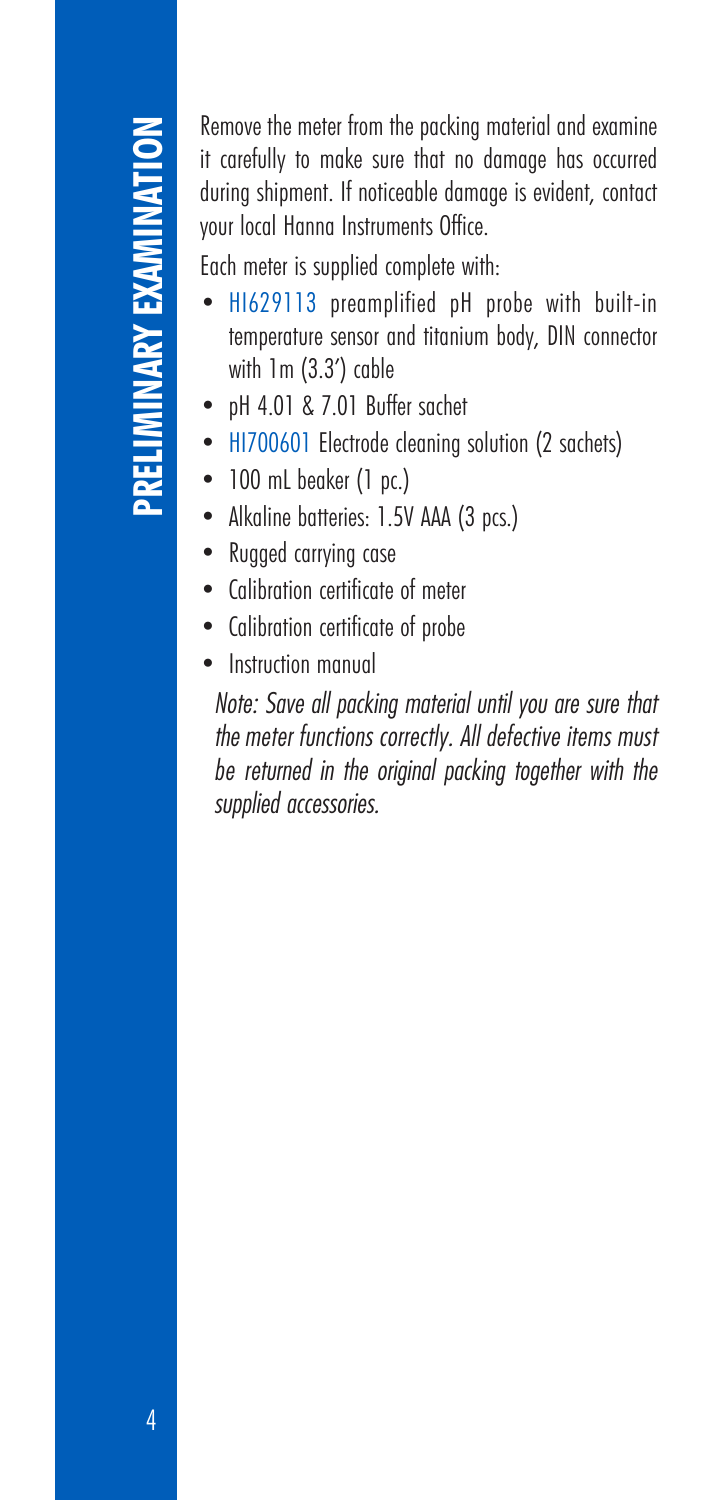**GENERAL DESCRIPTION GINTENDED USE** 5**GENERAL DESCRIPTION and INTENDED USE**

The HI99131 portable pH meter, together with the HI629113 pH probe, are designed specifically for pH measurements in plating baths. Plating Baths can vary from acid to neutral to alkaline with many different chemical formulations used. The common necessity is the fast and accurate measurement of pH to ensure that additives and chemicals are working properly to provide even and consistent plating. The HI99131 pH meter is a portable, lightweight meter with

two button operation that is simple to use. It is delivered with a rugged pH electrode protected by a titanium body that functions properly in an applied current field thus permitting the flexibility of bringing quality pH measurements directly the operation.

HI629113 pH electrode has been specially designed for applications in plating baths. The titanium electrode body acts like a Faraday cage, and allows stable readings even in samples where strong electrical fields are involved. Moreover, a built-in temperature sensor allows simultaneous temperature compensated pH and temperature readings and an integral pH sensor preamplifier provides measurements impervious to noise and electrical interferences.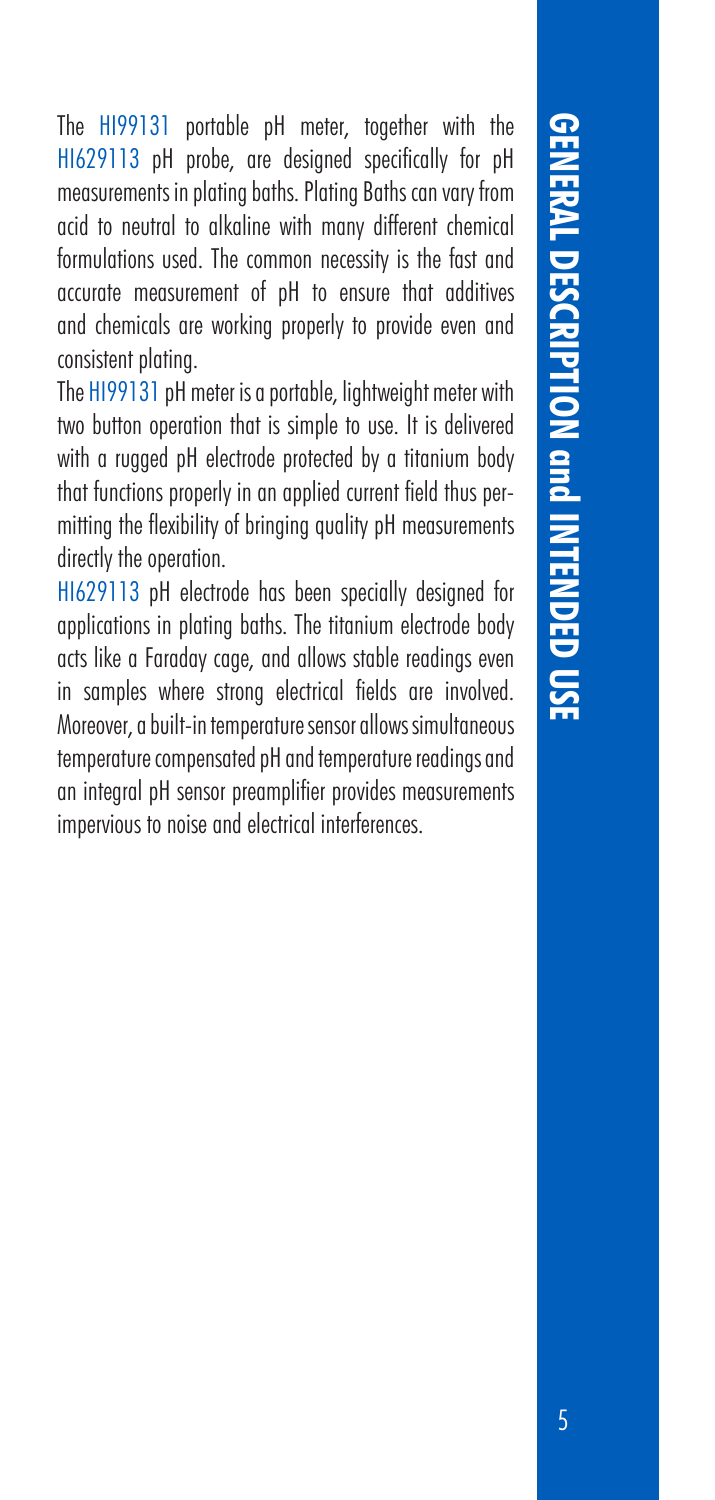### Main features:

- Simultaneous pH and temperature measurements on a large dual-line LCD display
- Automatic pH calibration at one or two points within two memorized buffer sets (standard or NIST)
- Selectable temperature unit (°C or °F)
- Electrode condition indicator
- mV of pH measurement for electrode check
- HI629113 dedicated pH with integral temperature sensor
- Probe quick connect system
- Battery life indication and low battery detection
- Keystroke confirmation tone
- Auto-off function
- Waterproof casing IP67

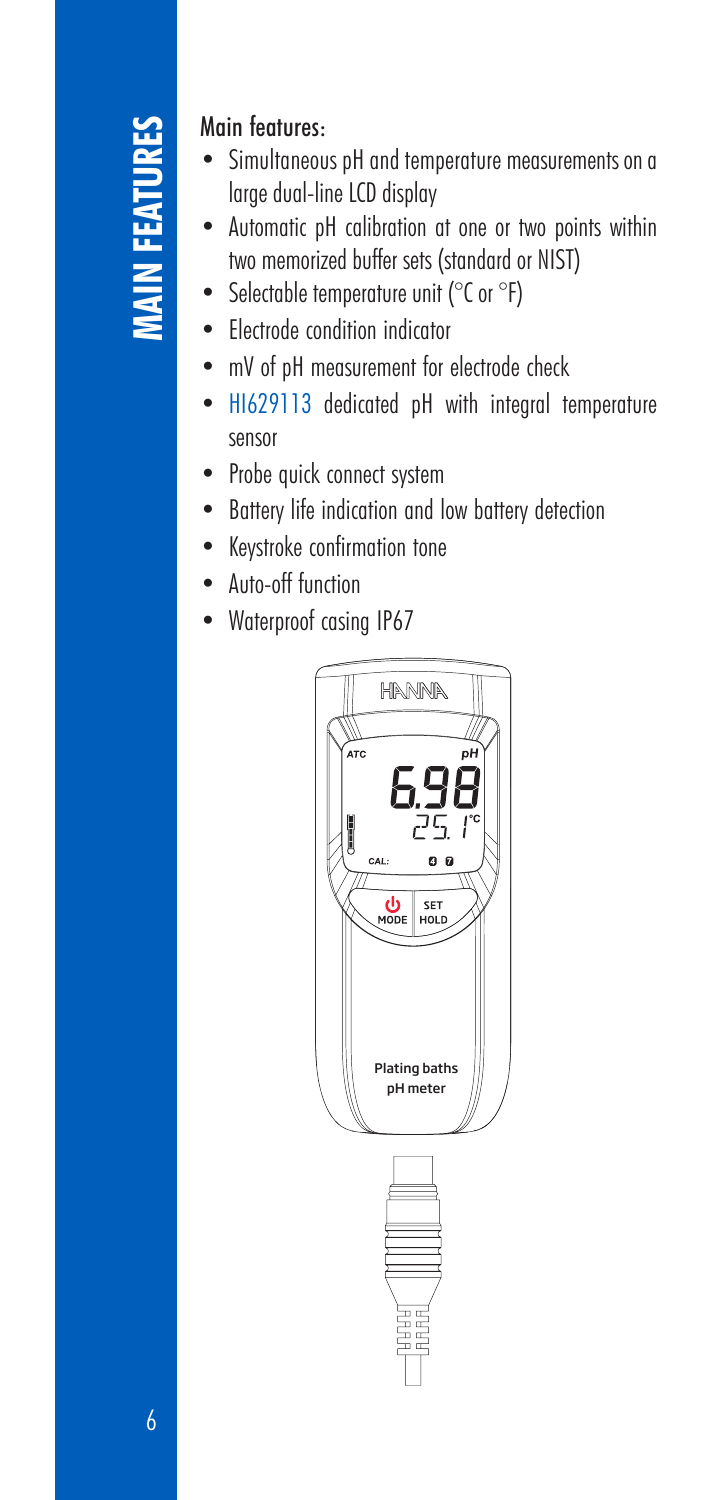| Range*                                   | $-2.00$ to $16.00$ pH $/$ $-2.0$ to $16.0$ pH<br>$\pm$ 825 mV (pH-mV)<br>-5.0 to 105.0 °C/23.0 to 221.0 °F                                              |
|------------------------------------------|---------------------------------------------------------------------------------------------------------------------------------------------------------|
| Resolution                               | $0.01$ pH / $0.1$ pH<br>1 mV<br>0.1 °C/0.1 °F                                                                                                           |
| Accuracy<br>@ 20 °C / 68 °F              | $\pm 0.02$ pH / $\pm 0.1$ pH<br>$\pm$ 1 mV (pH-mV)<br>$\pm$ 0.5 °C up to 60 °C; $\pm$ 1.0 °C outside<br>$\pm$ 1.0 °F up to 140 °F; $\pm$ 2.0 °F outside |
| Temperature<br>compensation              | Automotic<br>-5.0 to 105.0 °C/23.0 to 221.0 °F                                                                                                          |
| pH Calibration                           | Automatic, 1 or 2 point selectable buffer<br>set Standard: 4.01; 7.01; 10.01 or<br>NIST: 4.01; 6.86; 9.18                                               |
| Probe (included)                         | H1629113 preamplified pH probe with<br>built-in temperature sensor and titanium<br>cage working as matching pin, DIN<br>connector with 1m (3.3') cable  |
| Battery type / life                      | 1.5V AAA (3 pcs.)<br>approx. 1400 hours of continuous use                                                                                               |
| Auto-Off                                 | user selectable: after 8 min, 60 min or<br>disabled                                                                                                     |
| Fnvironment                              | 0 to 50 °C (32 to 122 °F)<br>RH max. 100%                                                                                                               |
| <b>Meter Dimensions</b>                  | 154 x 63 x 30 mm (6.1 x 2.5 x 1.2")                                                                                                                     |
| Meter Mass<br>(with batteries)           | 196 g (6.91 oz.)                                                                                                                                        |
| Case Ingress<br><b>Protection Rating</b> | <b>IP67</b>                                                                                                                                             |

**SPECIFICATIONS** 7**SPECIFICATIONS**

\* the HI629113 is limited to be used from 0 to 13 pH and from 0 to 80 °C temperature (32 to 176 °F).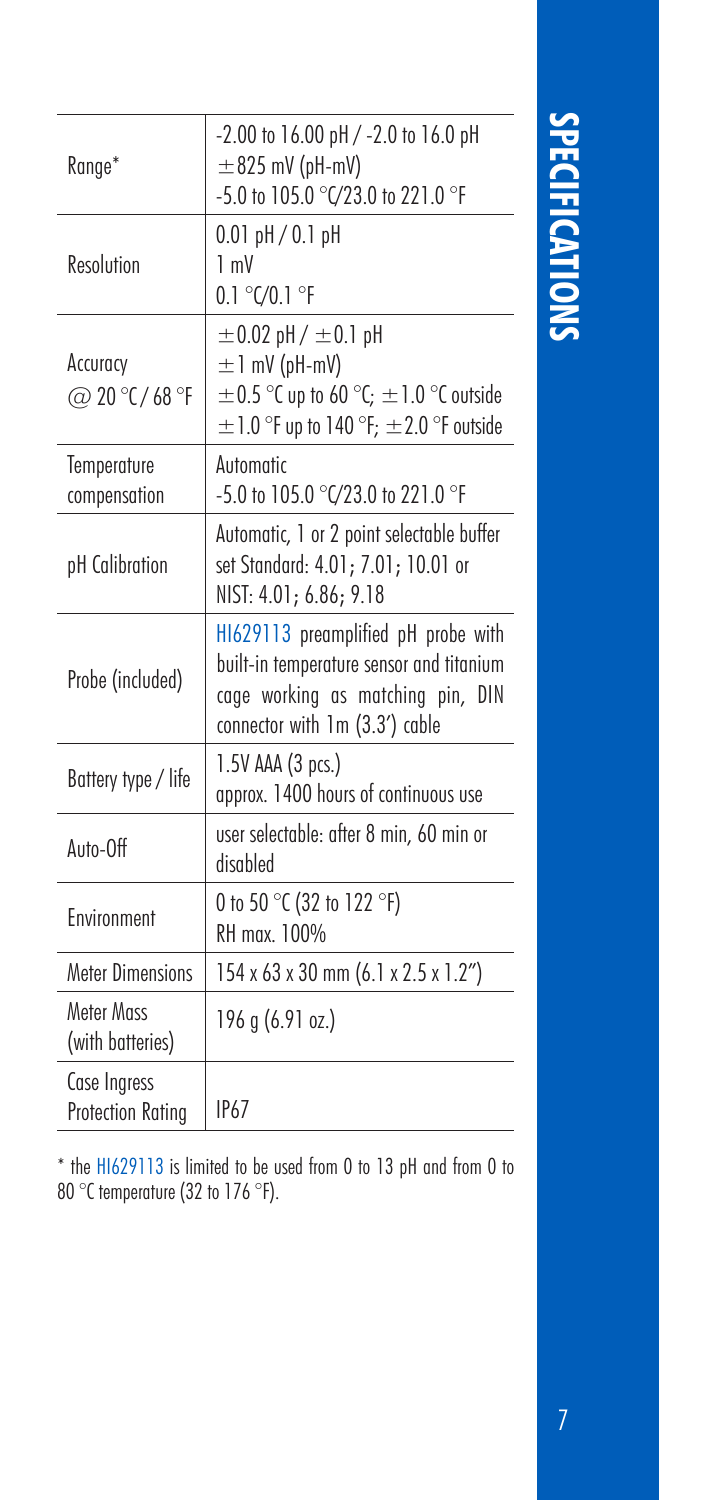- 
- 2 Stability indicator
- 3 Battery percentage
- 4 Electrode condition indicator
- 5 Low battery indicator
- 6 Measurement unit
- 7 Primary LCD
- 8 Temperature unit
- 9 Secondary LCD
- 10 Meter modes indicator
- 11 pH calibration buffer(s) used

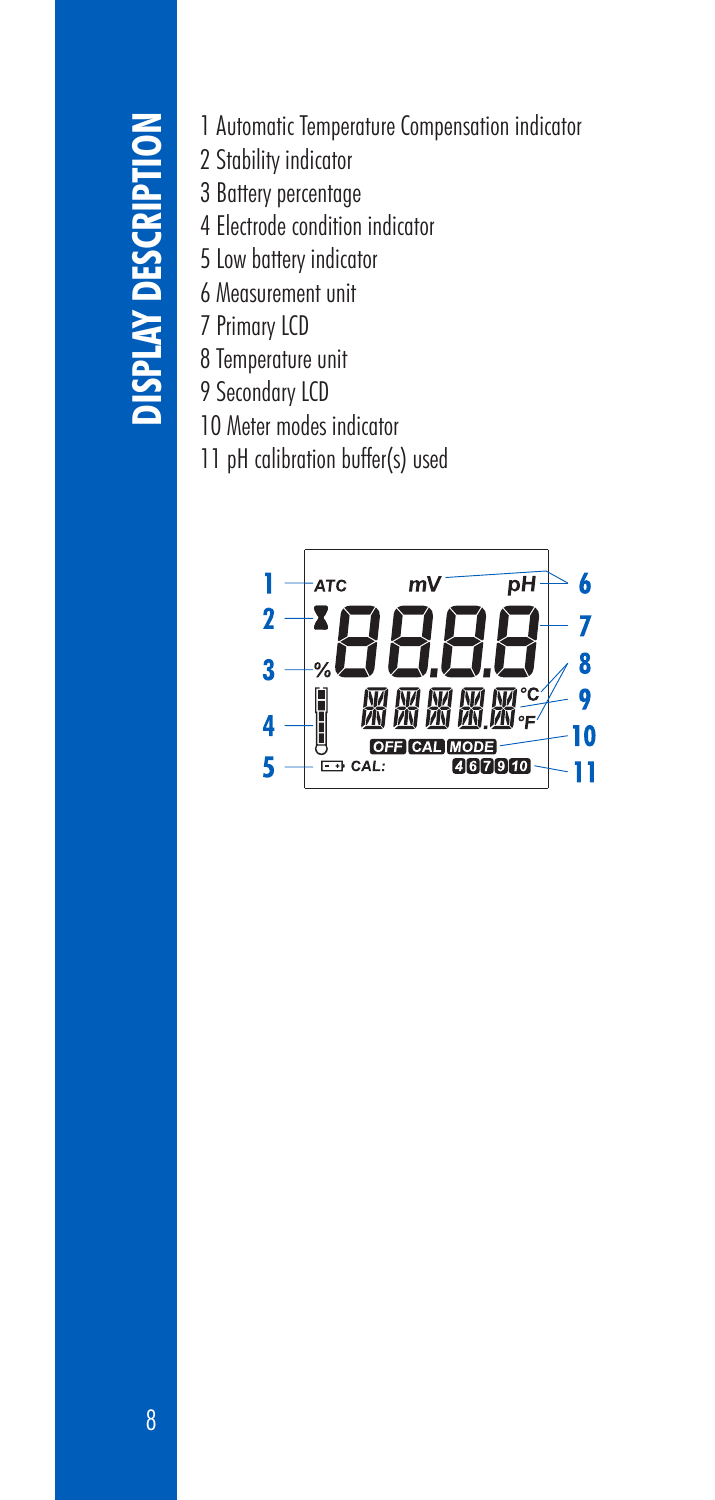9**OPERATIONAL GUIDE**

Each meter is supplied with batteries. Before using the meter for the first time, open the battery compartment and insert batteries, observing the polarity (see "Battery Replacement").

### TO CONNECT THE ELECTRODE

With the meter turned off, connect the H1629113 probe to the DIN socket on the bottom of the meter by aligning the pins and pushing in the plug firmly. Remove the protective cap from the probe before taking any measurements.

### TO TURN THE METER ON

To turn the meter ON, press the **button** on the front of the meter. If it does not turn on, make sure that the batteries are properly installed in their place. The meter is provided with an active acoustic signal when a key is pressed. At start-up the meter displays all LCD segments for a few seconds, followed by the percentage indication of the remaining battery life, displaying "WAIT" until electrode check is in process then the meter enters the normal measurement mode.



*Note: The meter detects the presence and the type of the probe at its input.*

*- If the probe is not connected the message "NO" "PROBE" appears alternatively on the secondary LCD with "*---*" blinking on the first LCD line.*

*- If the probe is not compatible "WRONG" "PROBE" message appears alternatively on the secondary LCD with "*---*" blinking on the first LCD line.*

*- If the readings are out of range, the nearest range limits are displayed blinking (E.g. -2.00 pH -5.0* °*C).*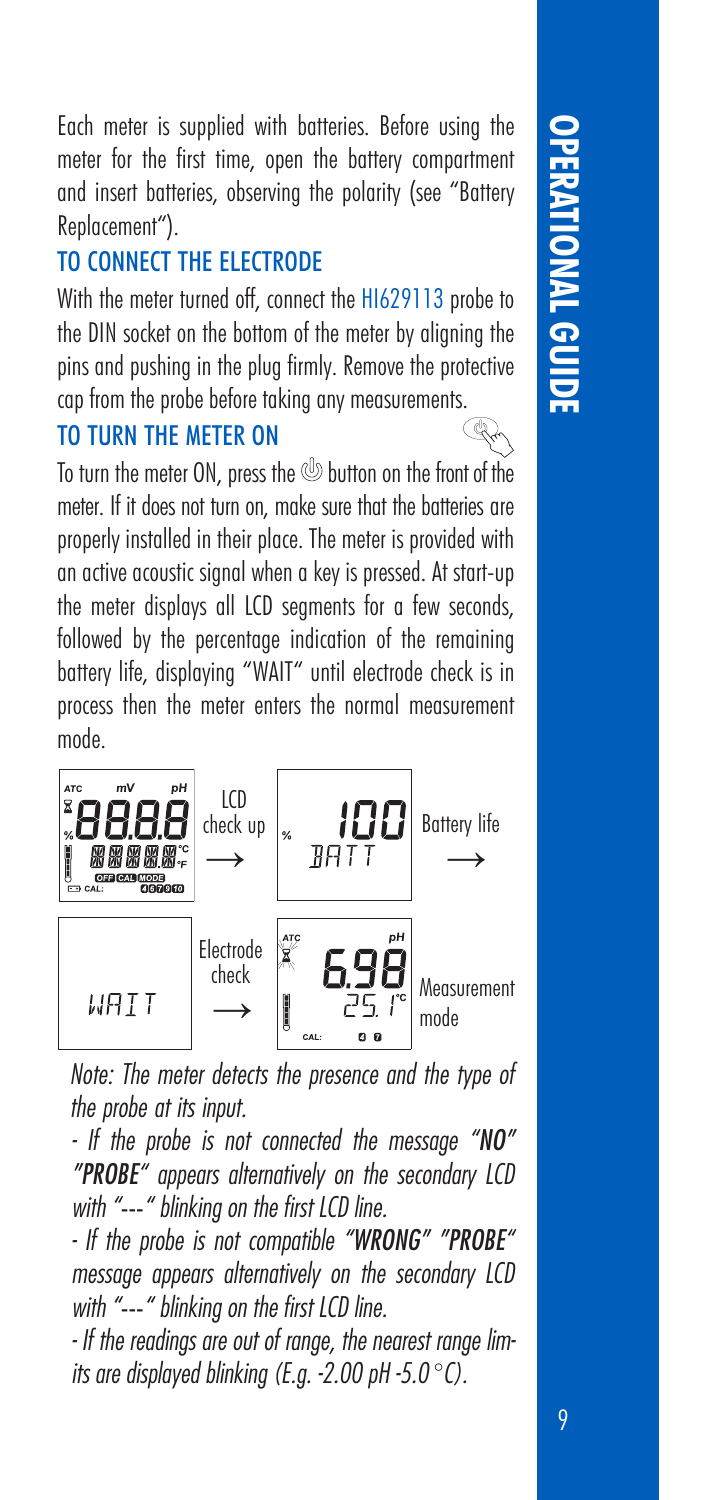# 10 **OPERATIONAL GUIDE**

### TO SELECT THE MEASUREMENT RANGE

While in measurement mode, press the SET button to select pH or pH-mV measurement on the first LCD line.

### TO FREEZE THE MEASUREMENT VALUES

While in measurement mode, press and hold the SET button until "HOLD" appears on the secondary LCD. The "HOLD" remains for 1 second and reading of pH, mV and temperature will be frozen on the LCD with "H" blinking.



Press any button to resume active measurements.

### TO ENTER CALIBRATION MODE

Press and hold the **button until "POWER"** and **@##** tag is replaced by "STD" and  $\bullet$  tag. Release the button. TO ENTER SETUP MODE

Press and hold **button until "STD"** and **tag is re**placed by "SETUP" and **atope** tag. Release the button.

### TO TURN THE METER OFF

While in measurement mode, press the  $\mathcal O$  button. "POWER" and  $\overline{\text{C2}}$  tag will appear. Release the button.

### pH MEASUREMENT & CALIBRATION

Make sure the meter has been calibrated before use. If the probe is dry, soak it in HI70300 storage solution for 30 minutes to reactivate it. If fouled, clean the electrode by soaking in cleaning solution for 20 minutes, then rinse the tip and soak in storage solution at least 30 minutes before use.

Rinse the electrode off well and shake off excess droplets. Recalibrate before using.

Submerge the probe in the sample to be tested while stirring it gently. Wait until the  $\Sigma$  tag on the LCD disappears.

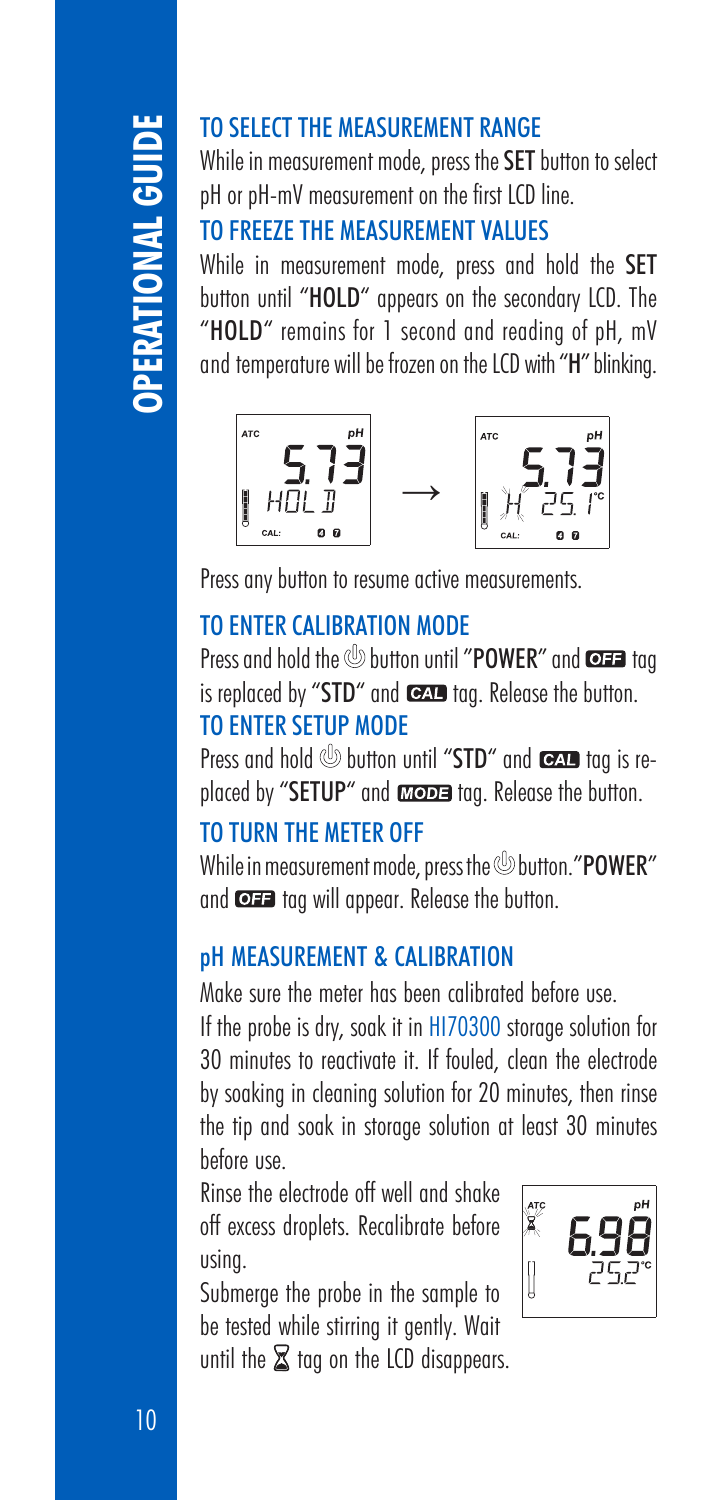The LCD displays the pH value (automatically compensated for tempera‑ ture) on the primary LCD, while the secondary LCD displays the sample temperature. If measurements are



taken in different samples successively, rinse the probe tip thoroughly† to eliminate cross-contamination.

For better accuracy, frequent calibration of the pH sensor with the meter is recommended. In addition, the meter must be recalibrated whenever:

a) The pH electrode is replaced.

b) After testing aggressive chemicals.

c) Where high accuracy is required.

d) At least once a month.

e) After cleaning the sensor.

† The probe tip should be rinsed with purified water (reverse osmosis, distilled, or deionized) before and after placing in any solution (buffer, storage or sample).

### *pH calibration*

Enter calibration mode while in pH measurement mode. Place the sensor into the first calibration buffer. If performing a two-point calibration, use pH 7.01 (pH 6.86 for NIST) buffer first. The meter will enter the calibration mode, displaying "pH 7.01 USE"  $\overline{Q}$  and  $\overline{Z}$  tag blinking (or "pH 6.86 USE" for NIST).

Follow directions for single and two-point calibration below: *Single-point calibration*

- 1. Place the probe in any buffer from the selected buffer set. The meter will automatically recognize the buffer value.
- 2. If the buffer is not recognized or the calibration offset is out of the accepted range "---- WRONG" is displayed.
- 3. If the buffer is recognized "REC" is displayed then "WAIT" until the calibration is accepted.

If using pH 7.01 (or pH 6.86 for NIST), after acceptance of the buffer press any key to exit. The "SAVE" message is displayed and the meter returns to pH measurement mode.

# 11 **OPERATIONAL GUIDE IONAL GUID**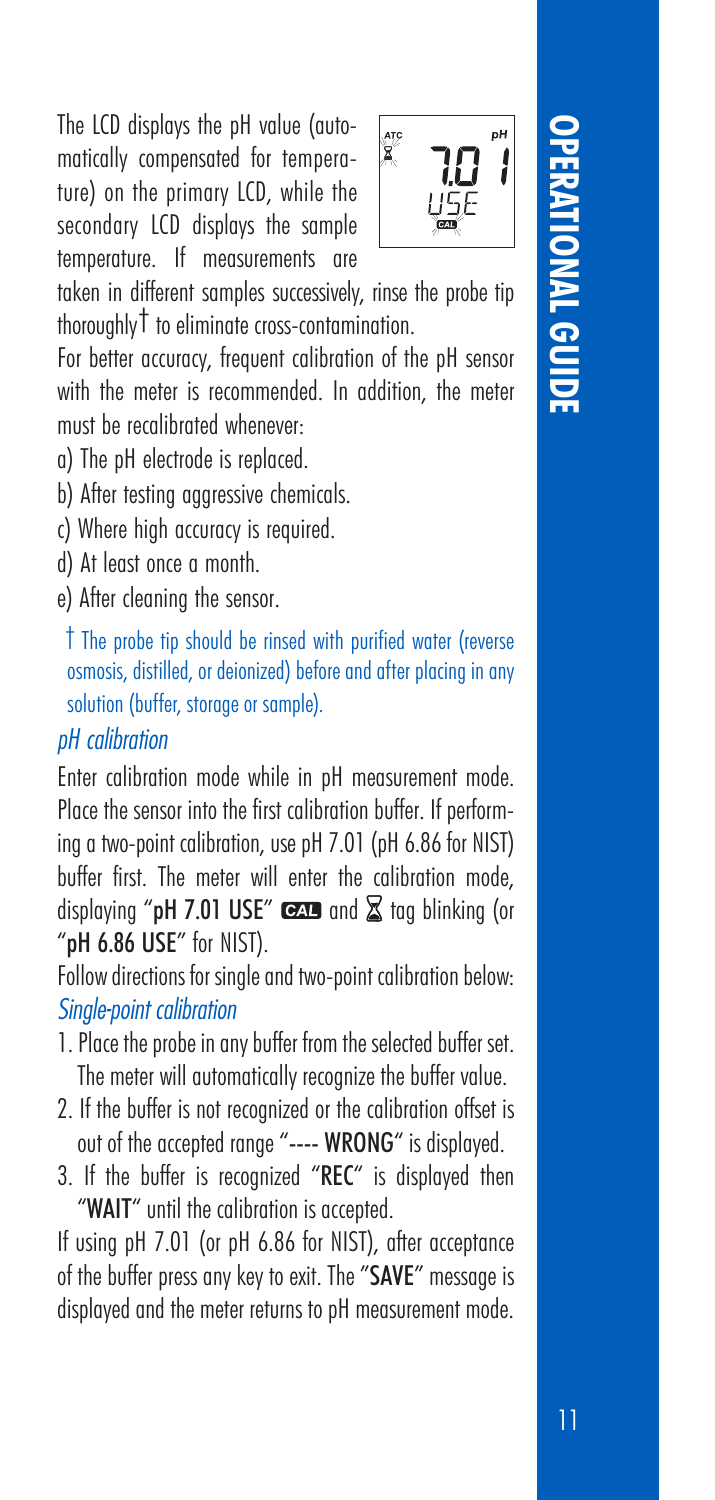the "SAVE" message is displayed and meter returns to pH measurement mode.

### *Two-point calibration*

Proceed with steps 1 through 3 under single point calibration using 7.01 (pH 6.86 for NIST) pH buffer first. Then follow steps below:

The "pH 4.01 USE" message is then displayed.

Place the probe in the second calibration buffer (pH 4.01 or 10.01, or, if using NIST, pH 4.01 or 9.18). When the second buffer is accepted, the LCD will display "SAVE" for 1 second and the meter will return to the normal measurement mode.

If the buffer is not recognized or the slope is out of accepted range "--- WRONG" is displayed. Change the buffer, clean the electrode or press any key to exit calibration.

It is always recommended to carry out a two-point calibration for better accuracy.

When the calibration procedure is completed, the  $\overline{C}$  tag is turned on together with the calibrated points.

*To exit calibration and reset default values*

16 using pH 4.01 or 10.01 (or pH 9.18 for NIST) buffer<br>the "SANE" measurement mode.<br>Two-point calibration<br>Proceed with steps 1 through 3 under single point<br>culturing using 7.01 (pH 6.86 for NIST) pH buffer first.<br>The "pH After entering the calibration mode and before the first point is accepted, it is possible to quit the procedure and return to the last calibration data by pressing the  $\mathcal Q$  button. The LCD displays "ESC" for 1 second and the meter returns to normal mode.

To reset the default values and clear a previous calibration, press the SET button after entering the calibration mode and before the first point is accepted.

The LCD displays "CLEAR" for 1 second, the meter resets to the default calibration and the  $\overline{C}$  tag with the calibrated points on the LCD disappears.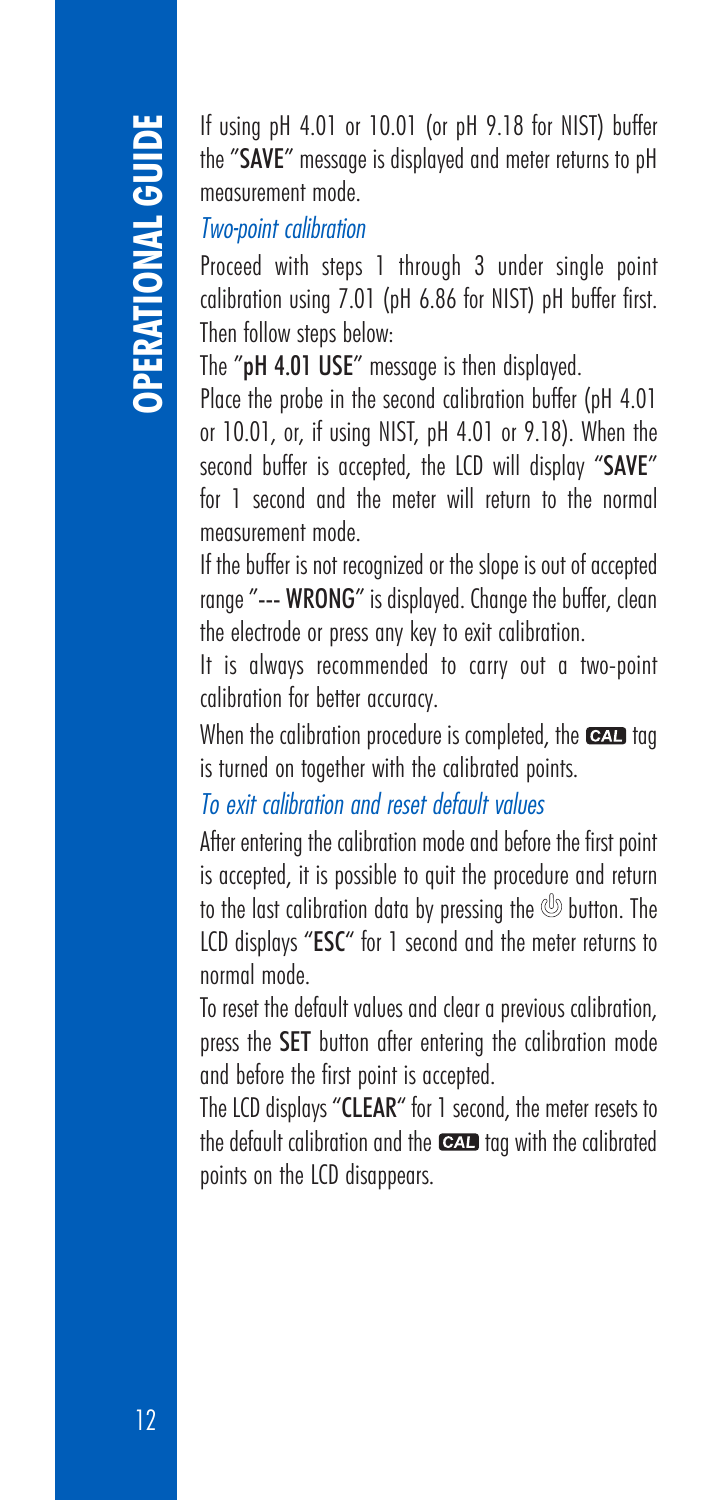### **OPERATIONAL GU OPERATIONAL GUIDE**

### **FIECTRODE CONDITION**

The display is provided with a probe icon (unless the feature is disabled from setup) which indicates the electrode status after calibration. The "condition" remains active for 12 hours (unless the batteries are removed).

The electrode condition is evaluated only if the current calibration has two points.

- 5 bars: excellent condition
- 4 bars: very good condition
- <sup>3</sup> bars: good condition
- 2 bars: fair condition
- 1 bar: poor condition
- $\mathcal{V}$  1 bar blinking: very poor condition

With 1 bar it is recommended to clean the electrode and recalibrate. If there is still only 1 bar or 1 bar blinking replace the probe.

### *Sensor Check*

Setting the meter to pH-mV range the user can check the sensor status at any time. The offset value is the reading in pH 7.01 buffer ( $\varpi$  25 °C/77 °F). If this reading is outside the range  $\pm 30$  mV, the electrode is considered "very poor". The slope value of the sensor is the difference between readings in pH 7.01 and in pH 4.01 buffers. When the slope reaches the value of about 150 mV, the electrode is considered "very poor". When "poor" or "very poor", it is recommended to replace it with a new one.

*Note: To ensure reliable readings, the electrode must be cleaned with cleaning solution and then hydrated in storage solution for a minimum of 30 minutes before calibrating the probe.*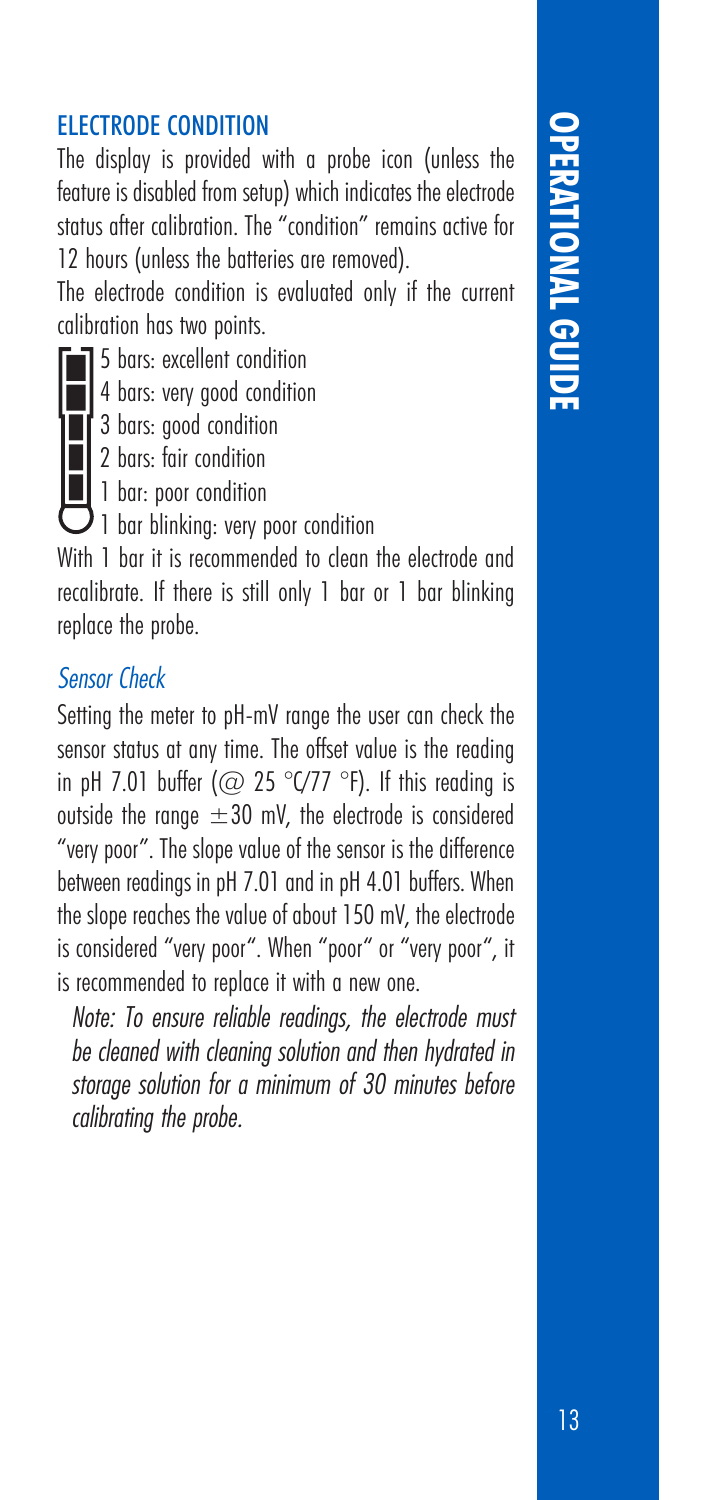Auto-off, Beep, the type of pH buffer set, the Resolution and Information. To enter Setup mode press and hold  $\circledcirc$  button until "STD" and **tag** tag is replaced by "SETUP" and **MODE** too. Release the button.

- "TEMP" is displayed on the secondary LCD with the current temperature unit (E.g. "TEMP °C"), for °C/°F selection, use the SET button. After the temperature unit has been selected, press  $\circled{v}$  to confirm and to enter the "A-OFF" selection.
- Use the **SET** button, to cycle through the auto-off choices: 8 minutes ("8", default value), 60 minutes ("60") or disabled  $("---")$ . Press  $\circledcirc$  to confirm and to enter the "BEEP" selection.
- To switch ON or OFF the beep tone, press the **SET** button; press  $\circledcirc$  to confirm and to enter the calibration buffer selection "pH 7.01 BUFF".
- Setup mode ellows the selection of the Temperature unit,<br>
Information. To enter Setup mode press and hold  $\otimes$  buttom<br>
until "STD" and **E2** the type of pH buffer set, the Resolution<br> **EXELUPY** and **E2 the Unit,**<br> **EXELUP** • To change the type of calibration buffer set, the meter will show the current buffer set: "pH 7.01 BUFF" (for standard buffer set: 4.01/7.01/ 10.01) or "pH 6.86 BUFF" (for NIST buffer set: 4.01/6.86/ 9.18). Change the set with the **SET** button. Press @ to confirm and to enter pH resolution selection "RESOL".
	- To change the pH measurement resolution between "0.1" and "0.01" use the **SET** button: then press  $\circledcirc$ to confirm and to enter electrode<br>calibration information "INFO" information selection .
	- To switch ON or OFF the electrode condition indicator on the LCD, press the SET button; press  $\circledcirc$  to exit setup options; Change the set with the SET button, then press  $\circledB$  to confirm and to return to normal mode.











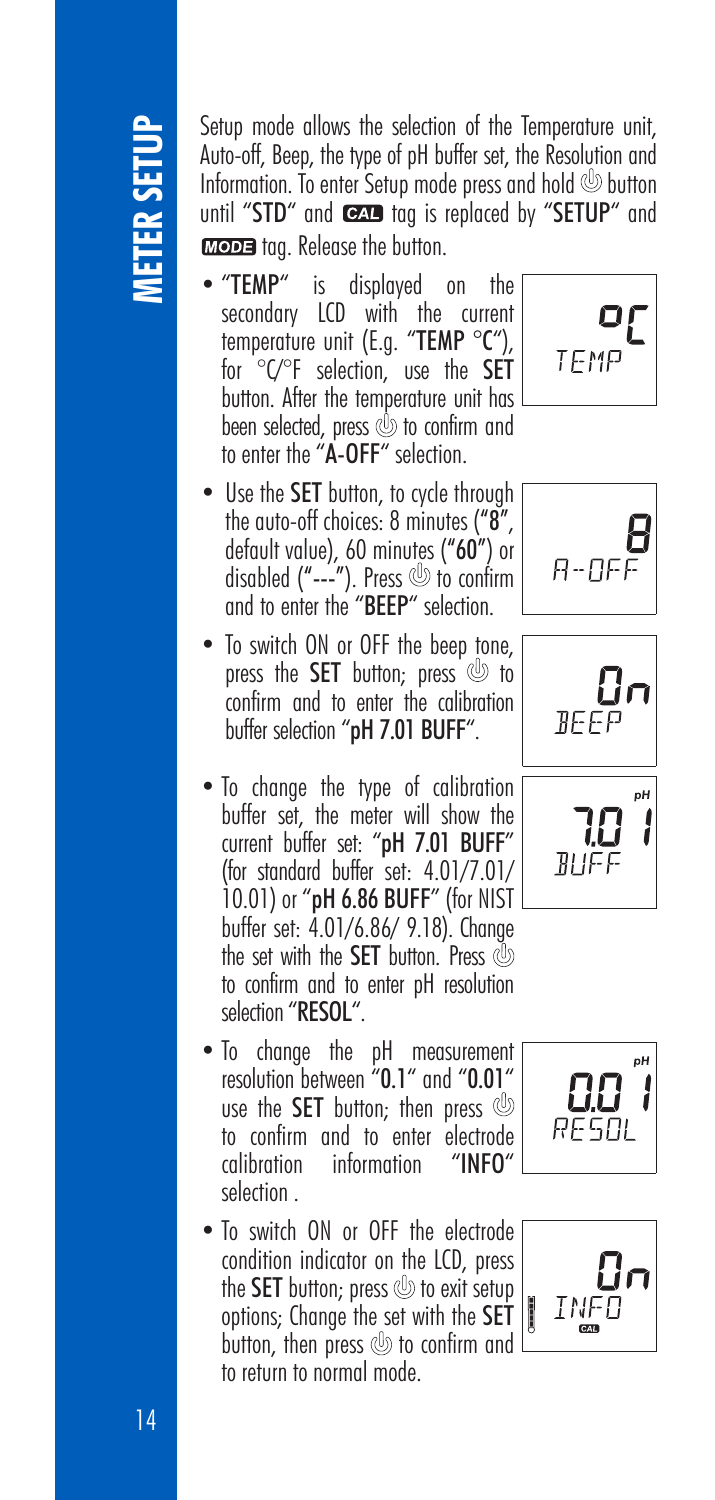### BATTERY REPLACEMENT

When the remaining battery life is less than 10% the battery tag blinks on the display to warn the user.



### Battery Error Prevention System (BEPS)

If the battery is too weak ("0%") the display shows "bAtt", "DEAD" for few seconds then the meter power off. Immediately replace the batteries with new ones.

The batteries are accessed by opening the battery cover on the back of the instrument. Remove protective boot if present.



Replace the three 1.5V AAA alkaline batteries located in the battery compartment, observing the indicated polarity.



Replace the battery cover making sure that the gasket is in place.

# **BATTERY REPLACEMENT**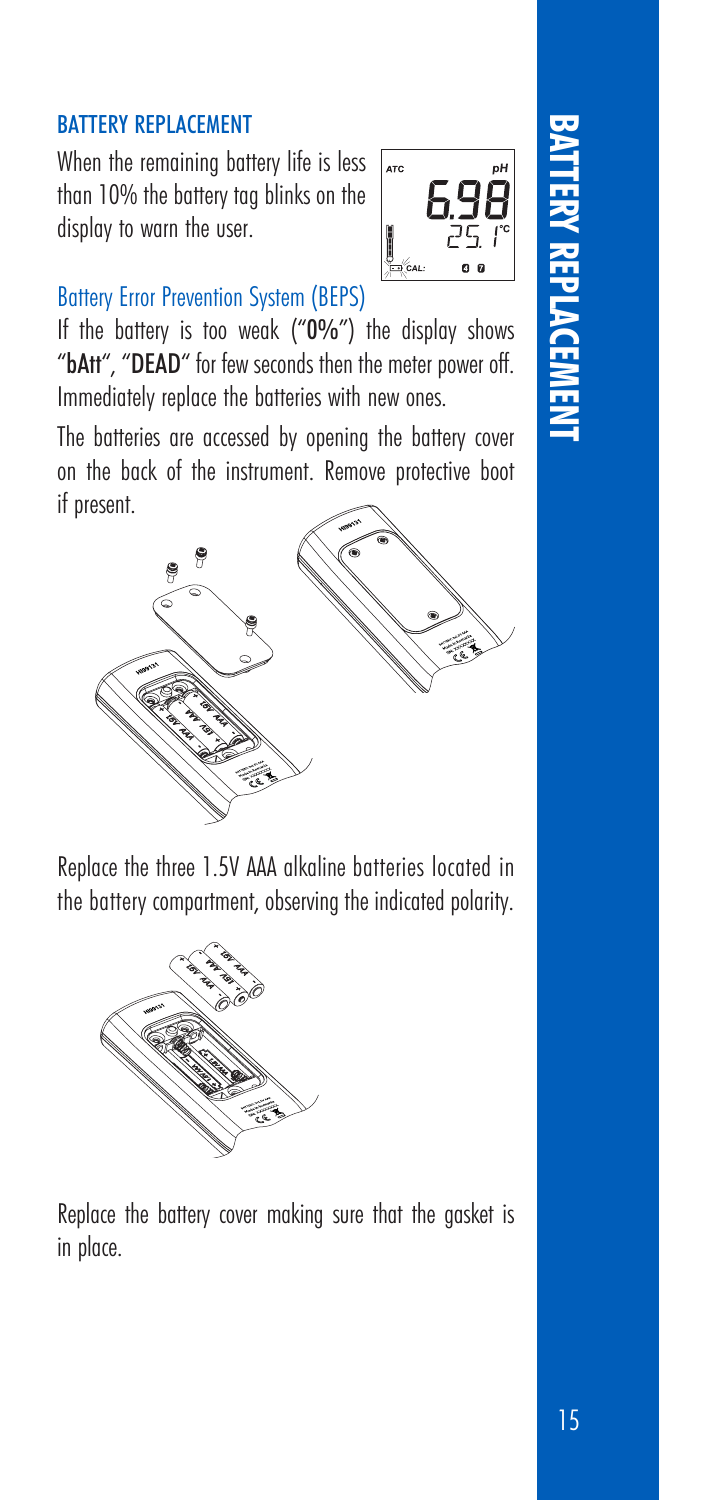### **ACCESSORIES**

| H1629113        | Preamplified pH probe with built-in<br>temperature sensor titanium body,<br>DIN connector with 1m (3.3') cable |
|-----------------|----------------------------------------------------------------------------------------------------------------|
| <b>HI7004L</b>  | pH 4.01 buffer solution, 500 mL                                                                                |
| <b>HI7006L</b>  | pH 6.86 buffer solution, 500 mL                                                                                |
| <b>HI7007L</b>  | pH 7.01 buffer solution, 500 mL                                                                                |
| <b>HI7009L</b>  | pH 9.18 buffer solution, 500 mL                                                                                |
| <b>HI7010L</b>  | pH 10.01 buffer solution, 500 mL                                                                               |
| <b>HI70300L</b> | pH electrode storage solution, 500 mL                                                                          |
| <b>HI7061L</b>  | pH electrode cleaning solution, 500 mL                                                                         |
| HI710028        | Silicon rubber boot orange color                                                                               |
| HI76405         | Flectrode holder                                                                                               |
| <b>HI77400P</b> | Calibration kit (pH 4 & 7, 20 mL,<br>5 pcs. each)                                                              |
|                 |                                                                                                                |

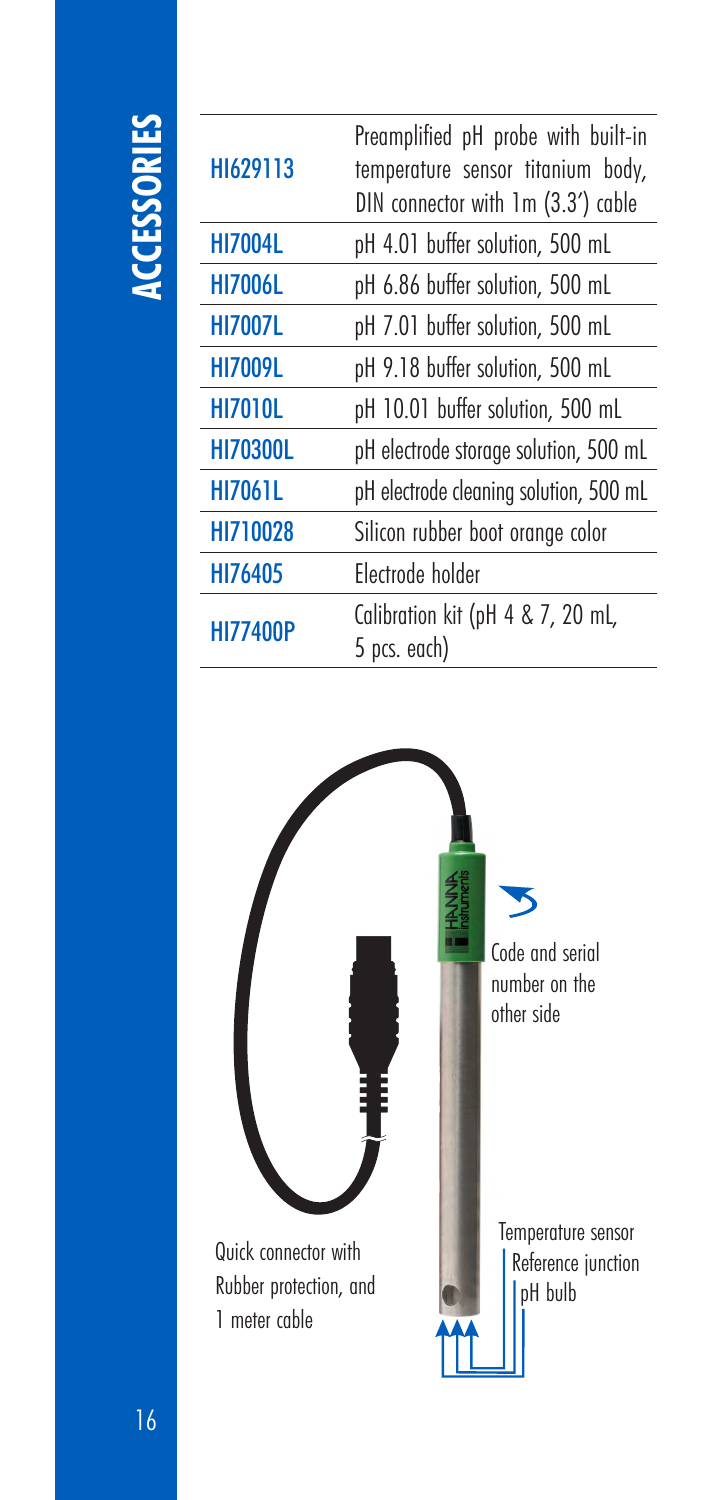# **ELECTRODE MAINTENA** 17**ELECTRODE MAINTENANCE**

### **PREPARATION**

- Remove the protective cap. DO NOT BE ALARMED IF ANY SALT DEPOSITS ARE PRESENT. Rinse with water.
- Shake the electrode down as you would do with a clinical thermometer to eliminate any air bubbles inside the glass bulb.
- If the bulb and/or junction are dry, soak the electrode in HI70300 Storage Solution for a minimum of 30 minutes.
- Rinse with water
- Calibrate before using.

### **STORAGE**

- To ensure a quick response, the glass bulb and the junction should be kept moist and not allowed to dry.
- Replace protective cap with a few drops of HI70300 Storage Solution. Follow PREPARATION above before taking measurements.

Note: NEVER STORE THE ELECTRODE IN DISTILLED WATER. PERIODIC MAINTENANCE

- Inspect the electrode for any scratches or cracks. If any present, replace the electrode.
- Rinse off any salt deposits with water.
- Follow the STORAGE procedure above.

### CLEANING PROCEDURE

• Soak in Hanna HI7061 General Cleaning Solution for 20 minutes. Rinse well and calibrate before using.

IMPORTANT: After performing any of the cleaning procedures rinse the electrode thoroughly with distilled water. Soak the electrode in HI70300 Storage Solution for a minimum of 30 minutes. Rinse with water. Calibrate before using.

### TROUBLESHOOTING

- pH Meter: Follow the meter's operating and calibration procedures.
- Electrode: Evaluate your electrode performance based on the SENSOR CHECK procedure on page 13.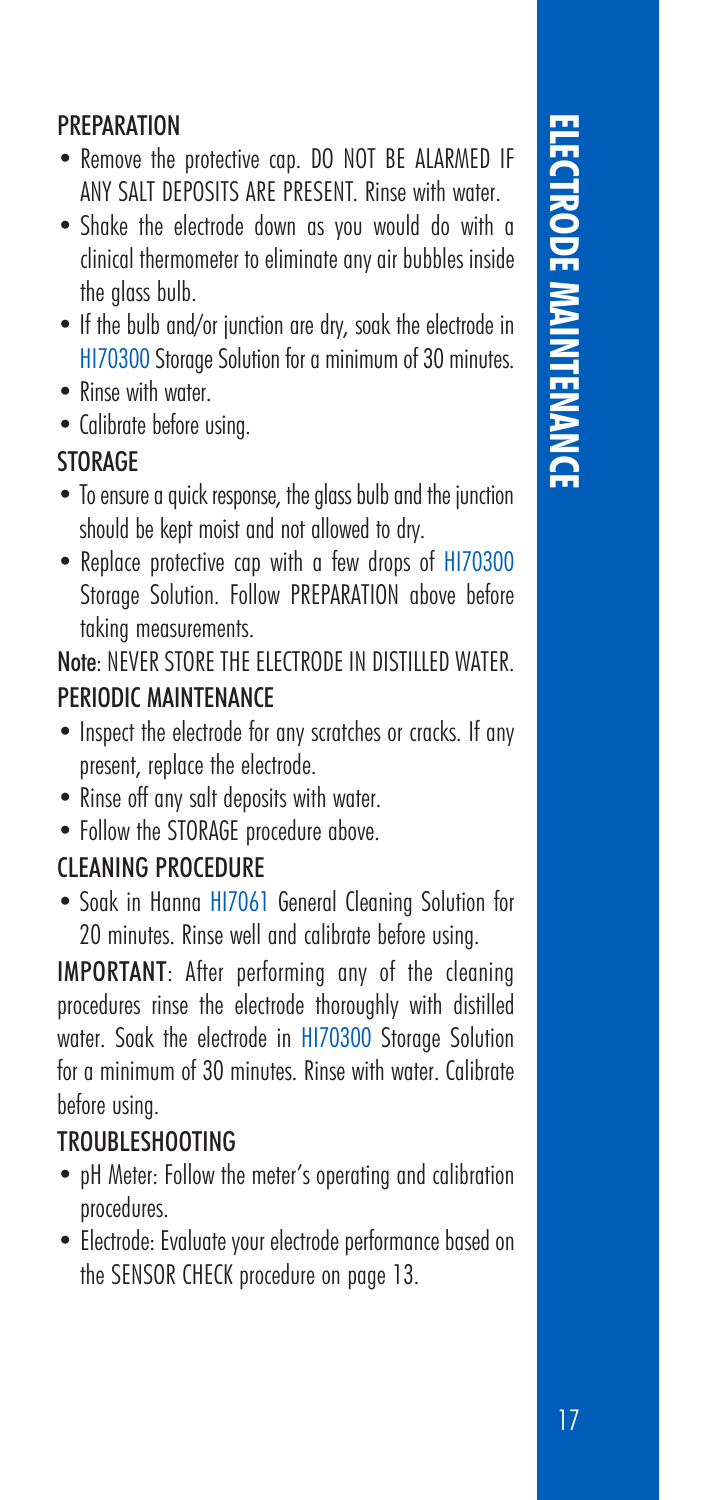## **CERTIFICATION**

All Hanna Instruments conform to the CE European **Directives** 

### $C\epsilon$

RoHS compliant

Disposal of Electrical & Electronic Equipment. The product should not be treated as household waste. Instead hand it over to the appropriate collection point for the recycling of electrical and electronic equipment which will conserve natural resources.

Disposal of waste batteries. This product contains batteries, do not dispose of them with other household waste. Hand them over to the appropriate collection point for recycling.

Ensuring proper product and battery disposal prevents potential negative consequences for the environment and human health. For more information, contact your city, your local household waste disposal service, the place of purchase or go to www.hannainst.com.

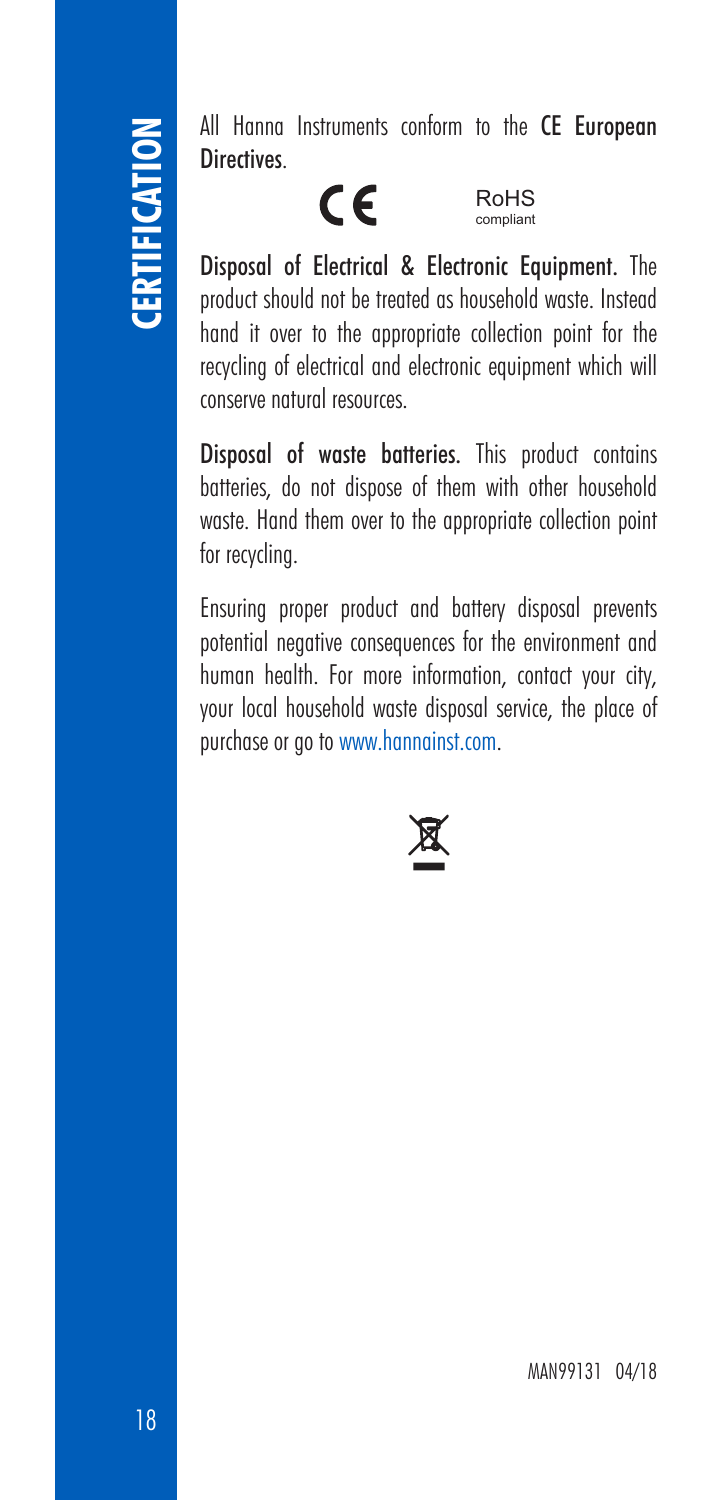### **Recommendations** for Users

Before using this product, make sure it is entirely suitable for your specific application and for the environment in which it is used. Any variation introduced by the user to the supplied equipment may degrade the meters' performance. For yours and the meter's safety do not use or store the meter in hazardous environments.

**Warranty** | H199131 is warranted for two years against defects in workmanship and materials when used for its intended purpose and maintained according to instructions. This warranty is limited to repair or replacement free of charge. Damage due to accidents, misuse, tampering or lack of prescribed maintenance is not covered.

> If service is required, contact your local Hanna Instruments Office. If under warranty, report the model number, date of purchase, serial number (see engraved in the back of the meter) and the nature of the problem. If the repair is not covered by the warranty, you will be notified of the charges incurred. If the meter is to be returned to Hanna Instruments, first obtain a Returned Goods Authorization number from the Technical Service department and then send it with shipping costs prepaid. When shipping any meter, make sure it is properly packed for complete protection.

Hanna Instruments reserves the right to modify the design, construction or appearance of its products without advance notice.